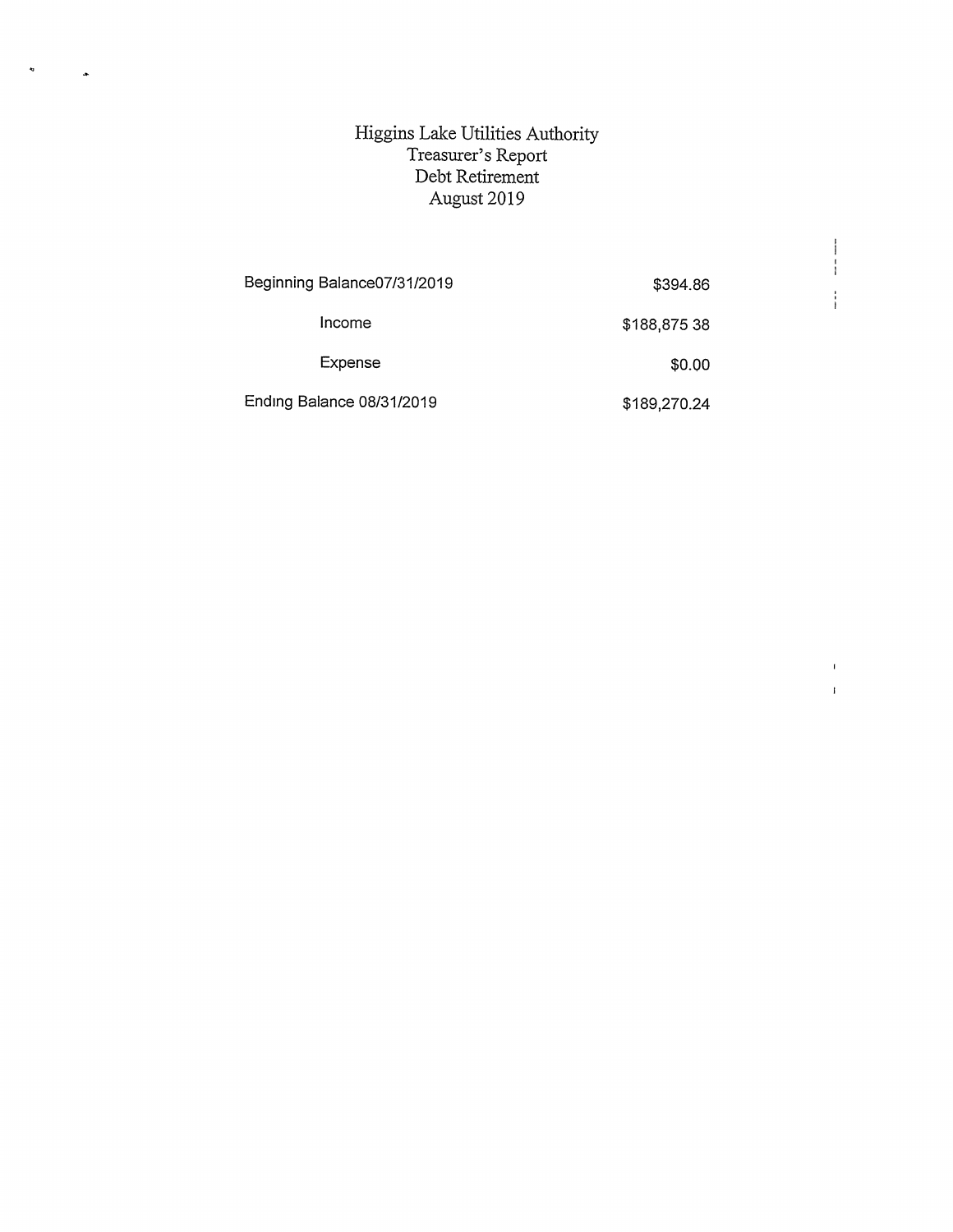## Higgins Lake Utilities Authority<br>Treasurer's Report<br>ER&R<br>August 2019

 $\hat{\textbf{r}}$ 

 $\ddot{\phantom{1}}$ 

 $\frac{1}{4}$  $\frac{1}{3}$ 

 $\mathbf{r}$  $\pmb{\cdot}$  $\begin{array}{c} \begin{array}{c} \end{array} \end{array}$ 

 $\frac{1}{4}$ 

 $\bar{1}$ 

| Beginning Balance 07/31/2019 | \$47,464.30 |
|------------------------------|-------------|
| Income                       | \$11,481.83 |
| Expense                      | \$0.00      |
| Ending Balance 08/31/2019    | \$58,946 13 |

| Certificate of Deposit Balance as of 05/08/2019: | $(1)$ \$85,844.97 |
|--------------------------------------------------|-------------------|
| Certificate of Deposit on 12/12/2018:            | $(2)$ \$25,091.94 |
|                                                  |                   |

 $\ddot{\phantom{a}}$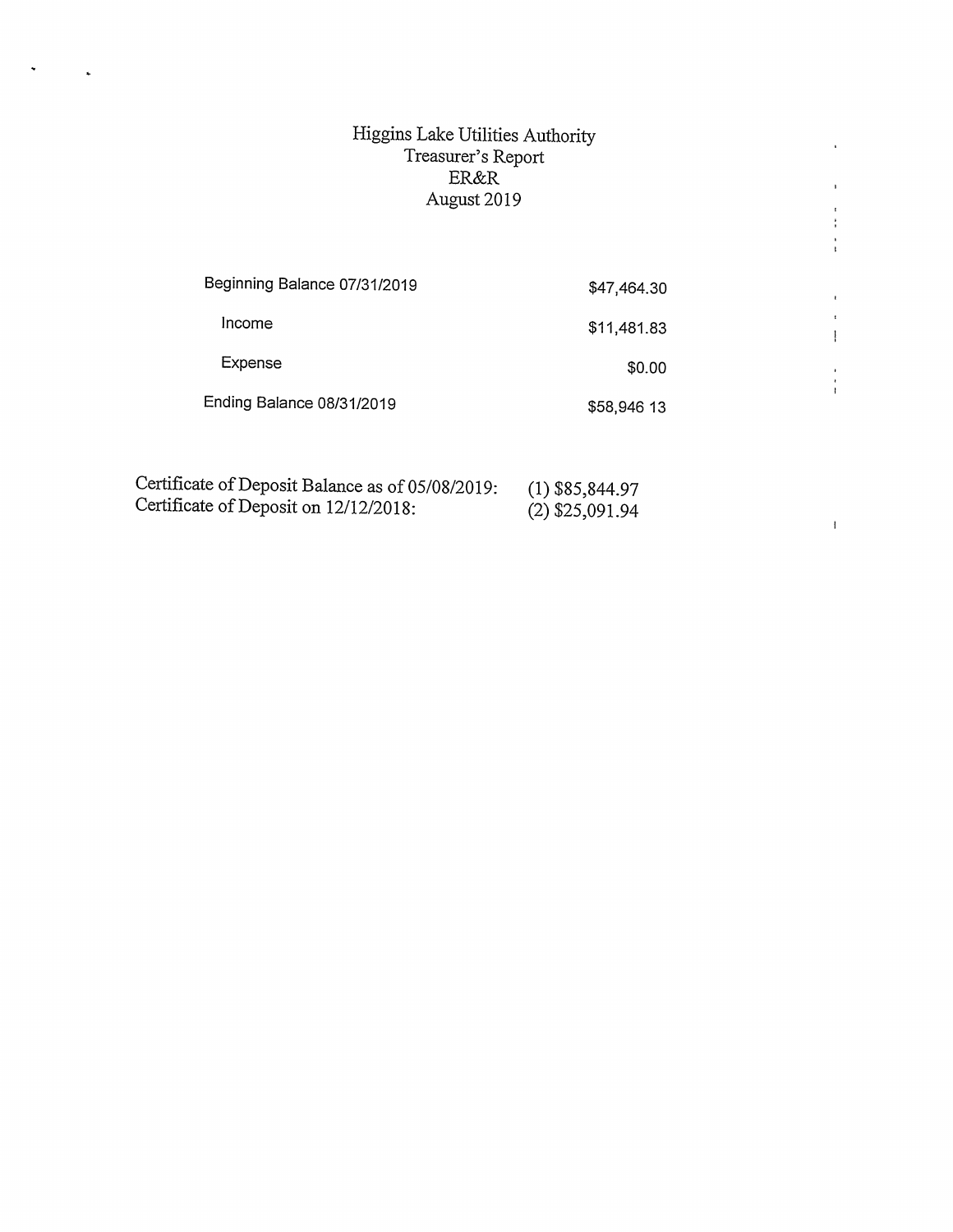## Higgins Lake Utilities Authority Treasurer's Report O&M August 2019

 $\hat{\mathbf{v}}$ 

 $\ddot{\phantom{a}}$ 

| Beginning Balance 07/31/2019 | \$128,126.84 |
|------------------------------|--------------|
| Income-                      | \$8,591.85   |
| Expense                      | \$27,883.37  |
| Ending Balance 08/31/2019    | \$108,835 32 |

 $\frac{1}{4}$ 

 $\hat{\boldsymbol{\theta}}$